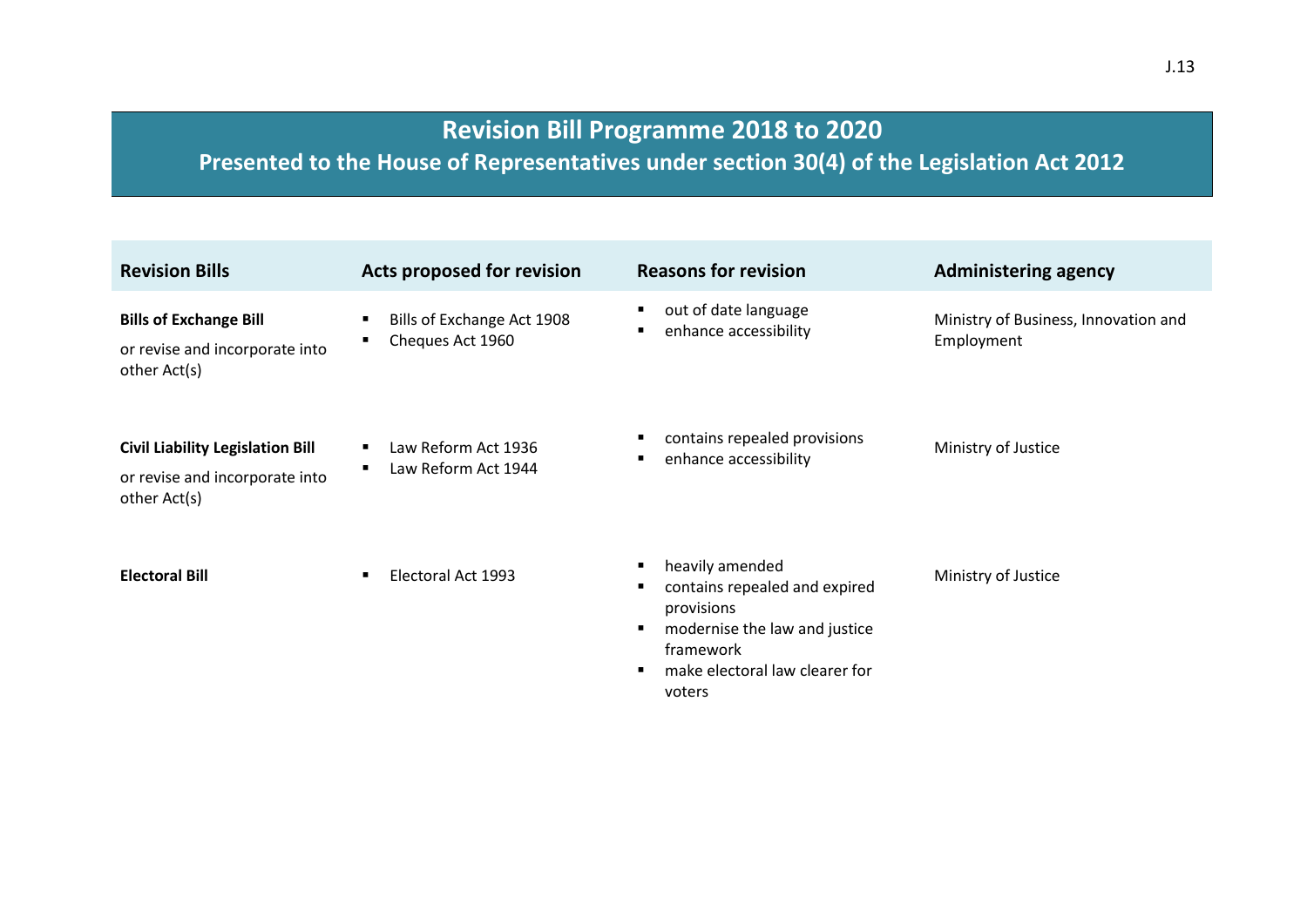| <b>Revision Bills</b>                  | <b>Acts proposed for revision</b>                                                                                                                                                                                                                                                                                            | <b>Reasons for revision</b>                                                                                                                  | <b>Administering agency</b>                         |
|----------------------------------------|------------------------------------------------------------------------------------------------------------------------------------------------------------------------------------------------------------------------------------------------------------------------------------------------------------------------------|----------------------------------------------------------------------------------------------------------------------------------------------|-----------------------------------------------------|
| <b>Employment Law Bill</b>             | <b>Employment Relations Act 2000</b><br>٠<br>Equal Pay Act 1972<br>Minimum Wage Act 1983<br>Parental Leave and Employment<br>٠<br>Protection Act 1987<br>Shop Trading Hours Act 1990<br>٠<br>Trade Unions Act 1908<br>٠<br><b>Volunteers Employment</b><br>Protection Act 1973                                               | heavily amended<br>$\blacksquare$<br>wide application to New Zealanders<br>п<br>improve accessibility<br>п<br>reduce costs<br>$\blacksquare$ | Ministry of Business, Innovation and<br>Employment  |
| <b>Energy Bill</b>                     | Atomic Energy Act 1945<br>٠<br><b>Electricity Act 1992</b><br>٠<br><b>Energy Companies Act 1992</b><br>Energy Efficiency and<br>٠<br><b>Conservation Act 2000</b><br>Energy (Fuels, Levies, and<br>$\blacksquare$<br>References) Act 1989<br>Gas Act 1992<br>$\blacksquare$<br><b>Petroleum Demand Restraint Act</b><br>1981 | п<br>age<br>related subject matter<br>improve accessibility<br>п                                                                             | Ministry of Business, Innovation and<br>Employment  |
| <b>Land Valuation Proceedings Bill</b> | Land Valuation Proceedings Act<br>1948                                                                                                                                                                                                                                                                                       | п<br>age<br>out of date language<br>number of repealed provisions and<br>п<br>schedules                                                      | Ministry of Justice<br>Land Information New Zealand |